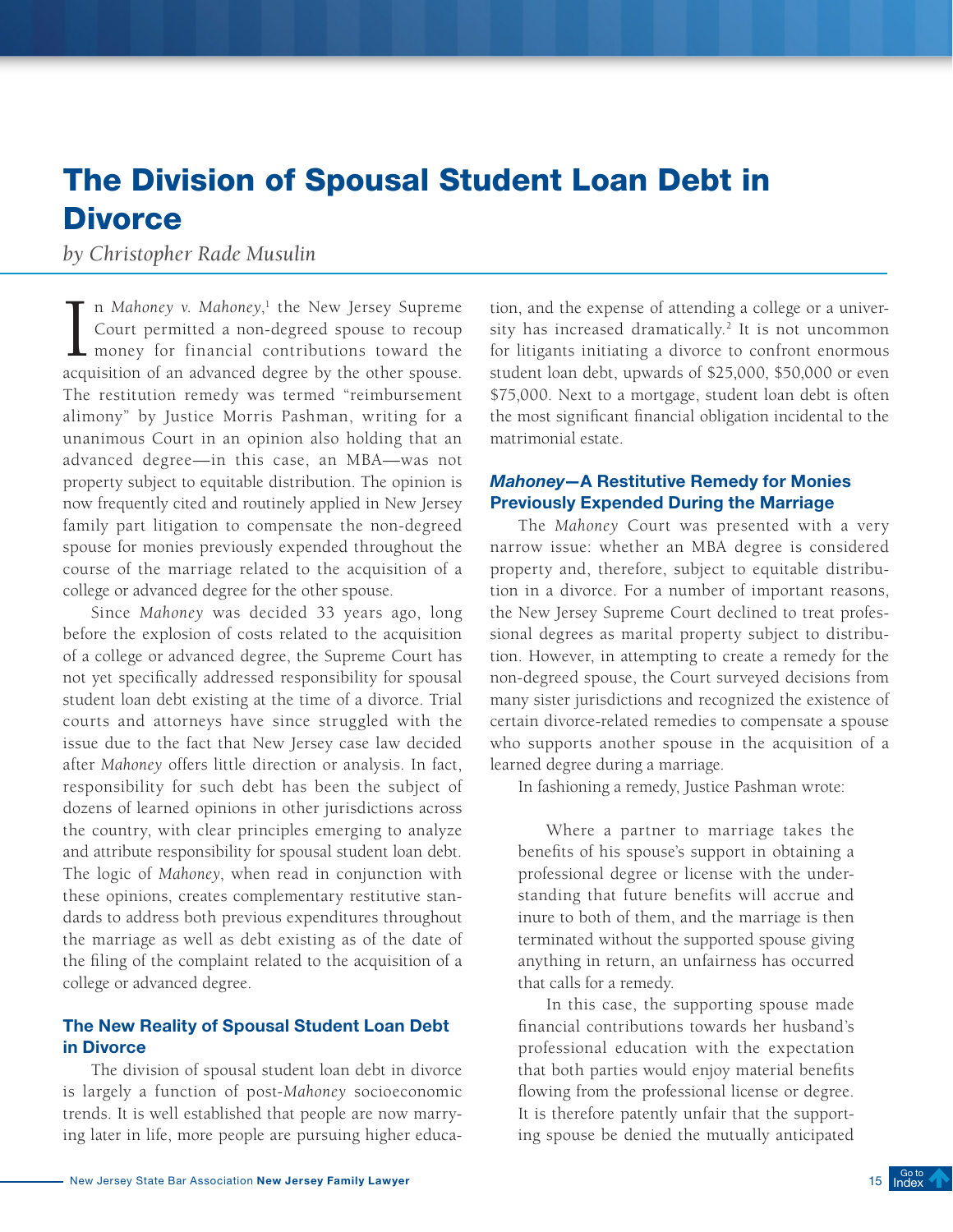benefit while the supported spouse keeps not only the degree, but also all of the financial and material rewards flowing from it.3

The Court, therefore, specifically held as follows:

To provide a fair and effective means of compensating a supporting spouse who has suffered a loss or reduction of support, or has incurred a lower standard of living, or has been deprived of a better standard of living in the future, the Court now introduces the concept of reimbursement alimony into divorce proceedings. The concept properly accords with the Court's belief that regardless of the appropriateness of permanent alimony or the presence or absence of marital property to be equitably distributed, there will be circumstances where a supporting spouse should be reimbursed for the financial contributions he or she made to the spouse's successful professional training. Such reimbursement alimony should cover all financial contributions towards the former spouse's education, including household expenses, educational costs, school travel expenses and any other contributions used by the supported spouse in obtaining his or her degree or license.<sup>4</sup>

The *Mahoney* Court articulated a restitutive remedy to compensate a non-degreed spouse for *past* expenditures made during the course of the marriage that either directly or indirectly assisted the degreed spouse in achieving his or her diploma. What the *Mahoney* Court did not specifically address (as the issue was not before it) was responsibility for spousal student loan debt existing as of the initiation of the divorce case. As discussed above, this is likely due to the fact that significant student loan debt was not a common circumstance at the time the opinion was authored in 1983.

## Legal Principles from Sister Jurisdictions, Which Have Specifically Addressed Spousal Student Loan Debt in Divorce

Many United States jurisdictions apply community property principles to address the division of assets and debts in divorce. Presently, there are 10 community property jurisdictions in America: Alaska, Arizona, California, Idaho, Louisiana, Nevada, New Mexico, Texas, Washington and Wisconsin. Despite the difference between community property and equitable distribution concepts, similar principles and trends emerge to address spousal student loan debt.

Dozens of decisions from both community property and equitable distribution jurisdictions can be cited that identify three common principles utilized by the majority of American jurisdictions when addressing the issue.<sup>5</sup>

#### Use of the Loan Proceeds

Based upon a survey of case law in all United States jurisdictions, the primary inquiry advanced in each reported opinion relates to the *use* of the loan proceeds.6 In the event the loan proceeds are used strictly for educational purposes such as payment of tuition, the degreed spouse is generally held responsible for the debt. However, in the event the loan proceeds are used for general living expenses such as housing, utilities, childcare, groceries, etc., the debt is almost always divided between the divorcing spouses.

In *Wharton v. Wharton*, 7 the Delaware court determined both parties should be responsible for the wife's student loan debt because the proceeds were used for non-educational purposes, including family living expenses. The same result was reached in *Eldrige v. Eldridge*, 8 where loan proceeds were used for childcare and household expenses.

Contrast these decisions with *Piotti* v. Piotti,<sup>9</sup> where the Pennsylvania Superior Court held the wife responsible for student loan debt utilized exclusively for her educational expenses.10

#### Date of Debt Creation and Length of Marriage<sup>11</sup>

A second principle that emerges from decisional authority surveyed concerns the timing of the debt in relation to the length of the marriage.<sup>12</sup> Specifically, if the debt attendant with the degree is created early in the marriage and the marriage is of a significant length where both spouses enjoy the fruits related to the advanced degree, the decisions surveyed generally require a division of the debt at the time of divorce. However, if the degree and attendant debt is acquired near the end of the marriage, the majority of reported decisions require the degree holder to be responsible for the obligation.

By way of example, the responsibility of the degreed spouse for late marriage spousal student loan debt was established by the Indiana Court of Appeals holding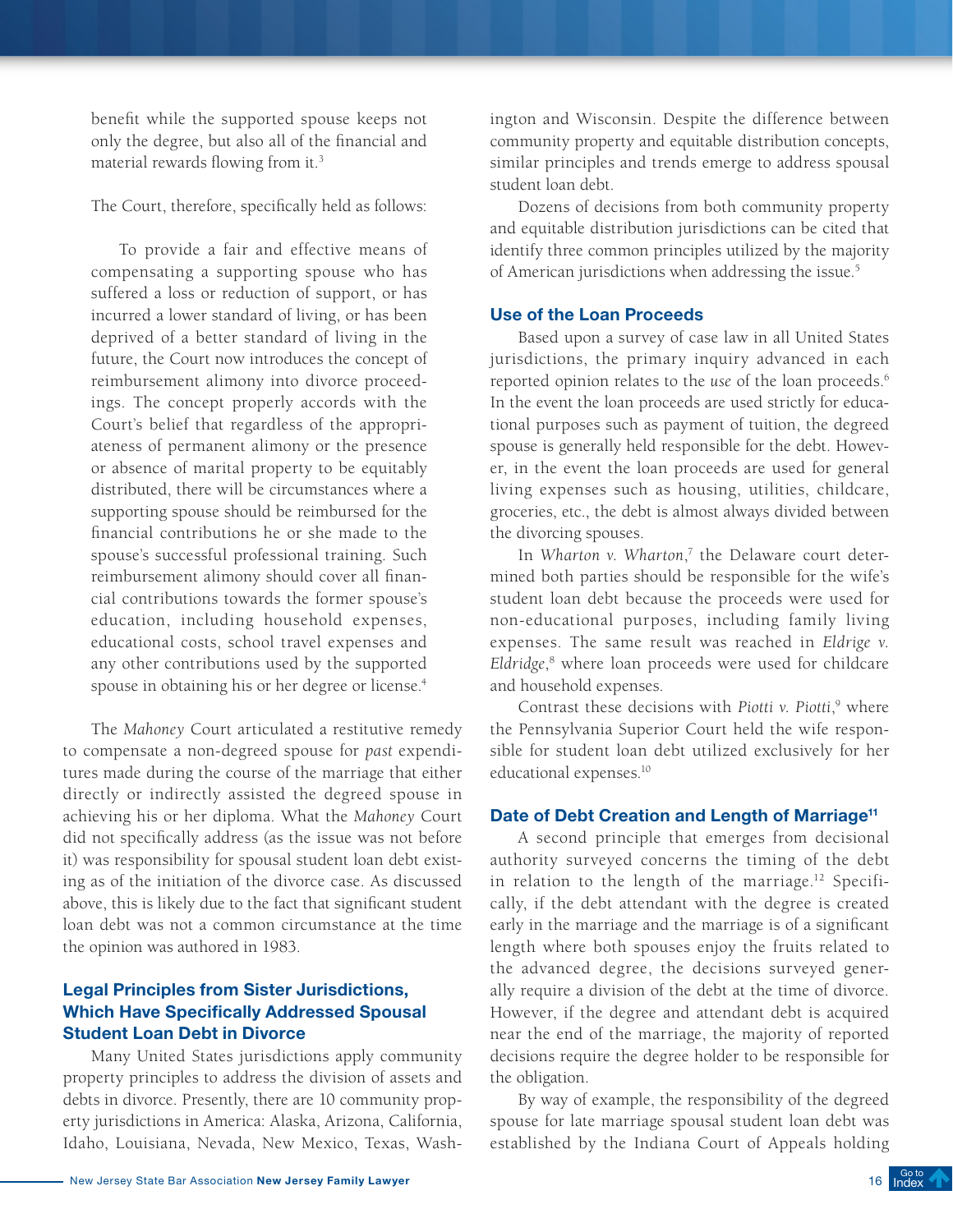the husband responsible for his student loans when the parties separated two months before his law school graduation, in *Roberts v. Roberts*. 13 Similarly, in *Spears v. Spears*, 14 the husband was required to assume \$233,000 of student loan debt where he received his medical license in 2008 and the wife filed for divorce in 2009.

In *Warren v. Warren*, 15 on the other hand, the North Carolina Court of Appeals upheld a trial court decision classifying the wife's student loan as a marital obligation where the court found the debt was incurred during the marriage and the parties were together long enough to mutually enjoy the benefits of the wife's advanced degree.

In California, the state legislature codified a timerelated protocol to address spousal student loan debt. Pursuant to Section 2641 of the California Family Code, a rebuttable presumption exists that a marriage of 10 years in length or longer substantially benefits from the acquisition of a college or advanced degree, rendering the student loan debt subject to community property division.

There is a slight variation on this theme. In the event premarital educational debt is paid off during the marriage, the majority of the jurisdictions surveyed addressed this in a fashion similar to the *Mahoney* Court, and offer some form of a restitutive remedy to the nondegreed spouse.

## Ability to Pay<sup>16</sup>

In virtually every decision reviewed, irrespective of whether the state recognizes community property or equitable distribution, the courts almost always consider the ability of the parties to pay the debt when assigning responsibility for the obligation.<sup>17</sup> In several of the opinions this represents the dispositive criteria in addressing spousal student loan debt.

In *Spears v. Spears*,<sup>18</sup> the Arkansas Appellate Court held that no presumption regarding responsibility or spousal student loan debt exists, and the ability of the parties to pay represents the key consideration. The relative economic position of the parties and their ability to pay was likewise critical to the Supreme Court of Alaska in allocating student loan debt in the decision *McDougall v. Lumpkin*. 19 In Indiana, the *Love* Court held the degreed spouse's future earnings potential directly attributable to the degree was dispositive in assigning responsibility for the student loan debt.<sup>20</sup>

#### **Conclusion**

*Mahoney* remains viable law to compensate a nondegreed spouse for expenditures made throughout the course of the marriage. The principles identified above create a complementary restitutive remedy. Use of loan proceeds, the date of debt acquisition and length of marriage, and ability to pay represent useful criteria when determining responsibility for spousal student loan debt existing at the time of divorce complaint filing.

The three-part criteria described above is consistent with the analysis articulated by the Appellate Division in *Monte*, 21 recognized as the leading New Jersey decisional authority apportioning responsibility for debt incurred during the marriage.

In *Monte*, Judge Neil F. Deighan stated a liability will be subject to division where both parties are cognizant of the debt incursion and benefited from the encumbrance.22 The court also determined the timing of the debt creation is an important factor.<sup>23</sup> If incurred at the break-up of the marriage, implicitly providing no benefit to the joint marital enterprise, it should not be apportioned between the parties.<sup>24</sup> The court further noted that, irrespective of the *bona fides* of the debt as a marital obligation, consistent with *Painter*, 25 it can be disproportionately allocated based upon ability to pay.26

Consistent with *Monte*, a party seeking the equitable distribution of spousal student loan debt existing at the time of complaint filing has the evidential burden of establishing traceable debt obligations subject to division. Counsel should be vigilant in fashioning discovery inquiries to specifically address all aspects of spousal student loan debt, including origination documentation, depository and bank statements, as well as the preparation of interrogatories and request for admissions specifically designed to identify and address the use of loan proceeds.

*Christopher Rade Musulin is a principal with Musulin Law Firm, LLC, in Mount Holly.*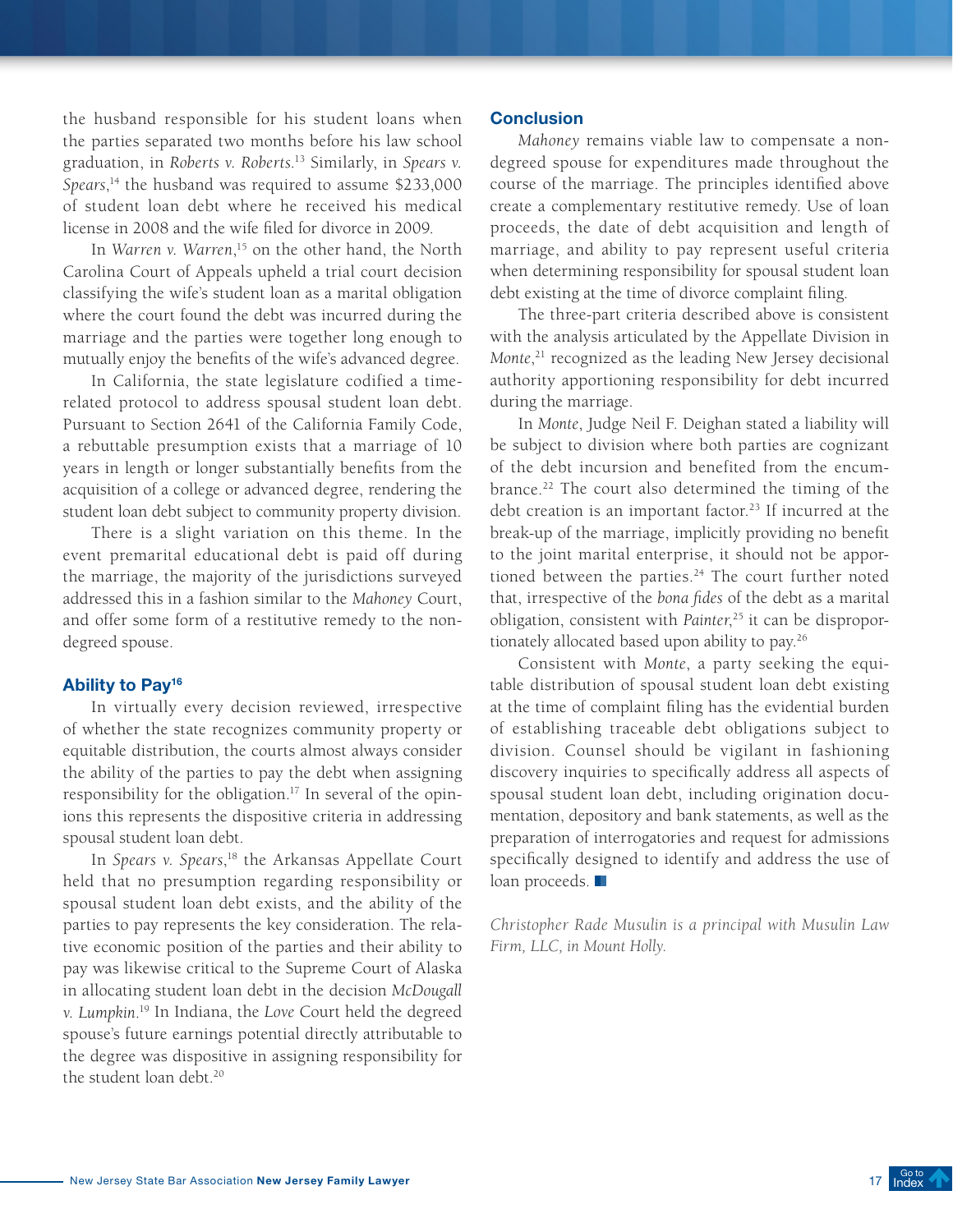## **Endnotes**

- 1. *Mahoney v. Mahoney*, 91 N.J. 488 (1982).
- 2. *See Pew Research Ctr., the Decline of Marriage and Rise of New Families* 11 (2010), *available at* pewsocialtrends.org/ files/2010/11/pew-social-trends-2010-families.pdf [perma.cc/XUS9-ESNN] (archived March 8, 2014). *See also*  Alex Richards, Census Date Shows Rise in College Degrees, but also in Racial Gaps in Education, *Chron, Higher Educ. (*Jan. 23, 2011), chronicle.com/article/Census-Data-Reveal-Rise-in/126026/ [http://perma.cc/ZW5L-EXQ2] (archived March 8, 2014)*;* Larry Doyle, Are Student Loans and Impending Bubble? Is Higher Education a Scam?, *Benzinga* (April 26, 2011, 9 a.m.), benzinga.com/11/04/1032314/are-student-loans-an-impending-bubble-is-highereducation-a-scam [http://perma.cc/UU4S-FSNM] (archived March 8, 2014).
- 3. *Mahoney*, *supra*, 91 N.J. at 500.
- 4. *Id*. at 501.
- 5. **Alaska** *McDougall v. Lumpkin*, 2004 Alas. LEXIS 100 (Alaska Supreme Court, Aug. 4, 2004). **Arizona** – *Leas v. Leas*, 2013 Ariz. App. Unpub. LEXIS 780 (Arizona Appeals Court, Division 1, July 11, 2013); *Porter v. Porter*, 2008 Ariz. App. Unpub. LEXIS 456 (Arizona Appeals Court, Division 1, Sept. 30, 2008). **Arkansas** – *Adams v. Adams*, 2014 Ark. App. 67 (Arkansas Appeals Court, Jan. 22, 2014). **Colorado** – *In re Marriage of Speirs*, 956 P.2d 622 (Court of Appeals, Oct. 16, 1997). **Delaware** – *Wharton v. Wharton*, 2012 Del. LEXIS 228 (Family Court, April 25, 2012). **Indiana** – *J.R. v. M.R.*, 2010 Ind. App. Unpub. LEXIS 910 (Court of Appeals, July 1, 2010). **Iowa** – *In re Marriage of Schoepske*, 838 N.W.2d 868 (Court of Appeals, Aug. 7, 2013); *In re Marriage of Deol*, 2010 Iowa App. LEXIS 820 (Court of Appeals, July 28, 2010). **Kansas** – *In re Marriage of Bradshaw*, 792 P.2d 1077 (Court of Appeals, May 25, 1990). **Kentucky** – *Kelley v. Kelley*, 2014 Ky. App. Unpub. LEXIS 777 (Court of Appeals, Oct. 3, 2014). **Minnesota** – *Hlavac v. Hlavac*, 2012 Minn. App. Unpub. LEXIS 17 (Court of Appeals, Jan. 9, 2012). **New Hampshire** – *Bourdon v. Bourdon*, 119 N.H. 518 (Supreme Court, June 27, 1979). **New York** – *A.C. v. J.O.*, 40 Misc. 3d 1226(A) (Supreme Court, 2nd JD, Aug. 12, 2013). **North Carolina** – *Warren v. Warren*, 2015 N.C. App. LEXIS 517 (Court of Appeals, June 16, 2015). **Ohio** – *Daniel v. Daniel*, 2012 – Ohio-5129 (3rd District Ohio Court of Appeals, Nov. 5, 2012). **Pennsylvania** – *Piotti v. Piotti*, 2015 Pa. Super. Unpub. LEXIS 1795 (PA Superior Court, June 17, 2015); *Lucas v. Daum*, 2015 Pa. Super. Unpub. LEXIS 1738 (PA Superior Court, June 15, 2015). **Tennessee** – *Jannerbo v. Jannerbo*, 2012 Tenn. App. LEXIS 155 (Appeals Eastern Grand Division, March 9, 2012). **Virginia** – *Layne v. Layne*, 2009 Va. App. LEXIS 468 (Court of Appeals, Oct. 20, 2009); *Korku Damankah v. Katasha Spurlin Damankah*, 2011 Va. Cir. LEXIS 82 (Circuit Court, 23rd JC, July 5, 2011).
- 6. *See id*.
- 7. *Wharton v. Wharton,* 2012 Del. LEXIS 228 (DE 2012) (published in table format at 44 A.3d 923).
- 8. *Eldridge v. Eldridge*, 291 Ga. 762 (GA 2012).
- 9. *Piotti v. Piotti*, 2015 Pa. Super. Unpub. LEXIS 1795.
- 10. *Id*.

11. **Arkansas** – *Spears v. Spears*, 2013 Ark. App. 535 (Arkansas Appeals Court, Sept. 25, 2013). **California** – *In re Marriage of Sullivan*, 127 Cal.App.3d 656 (4th District Court of Appeals, Jan. 8, 1982). **Connecticut** – *Simmons v. Simmons*, 244 Conn. 158 (Supreme Court, March 24, 1998). **Indiana** - \*

**Louisiana** – *McConathy v. McConathy*, 632 So.2d 1200 (2nd Circuit Court of Appeal, Feb. 23, 1994). **Minnesota** – *Hlavac v. Hlavac*, 2012 Minn. App. Unpub. LEXIS 17 (Court of Appeals, Jan. 9, 2012). **Montana** – \*

**Nebraska** – *Ourada v. Ourada*, 2005 Neb. App.LEXIS 83 (Court of Appeals, April 12, 2005).

12. *See id*.

- 13. *Roberts v. Roberts*, 670 N.E. 2d 72 (Ind. App. 1996).
- 14. *Spears v. Spears*, 2013 Ark. App. 535 (2013).